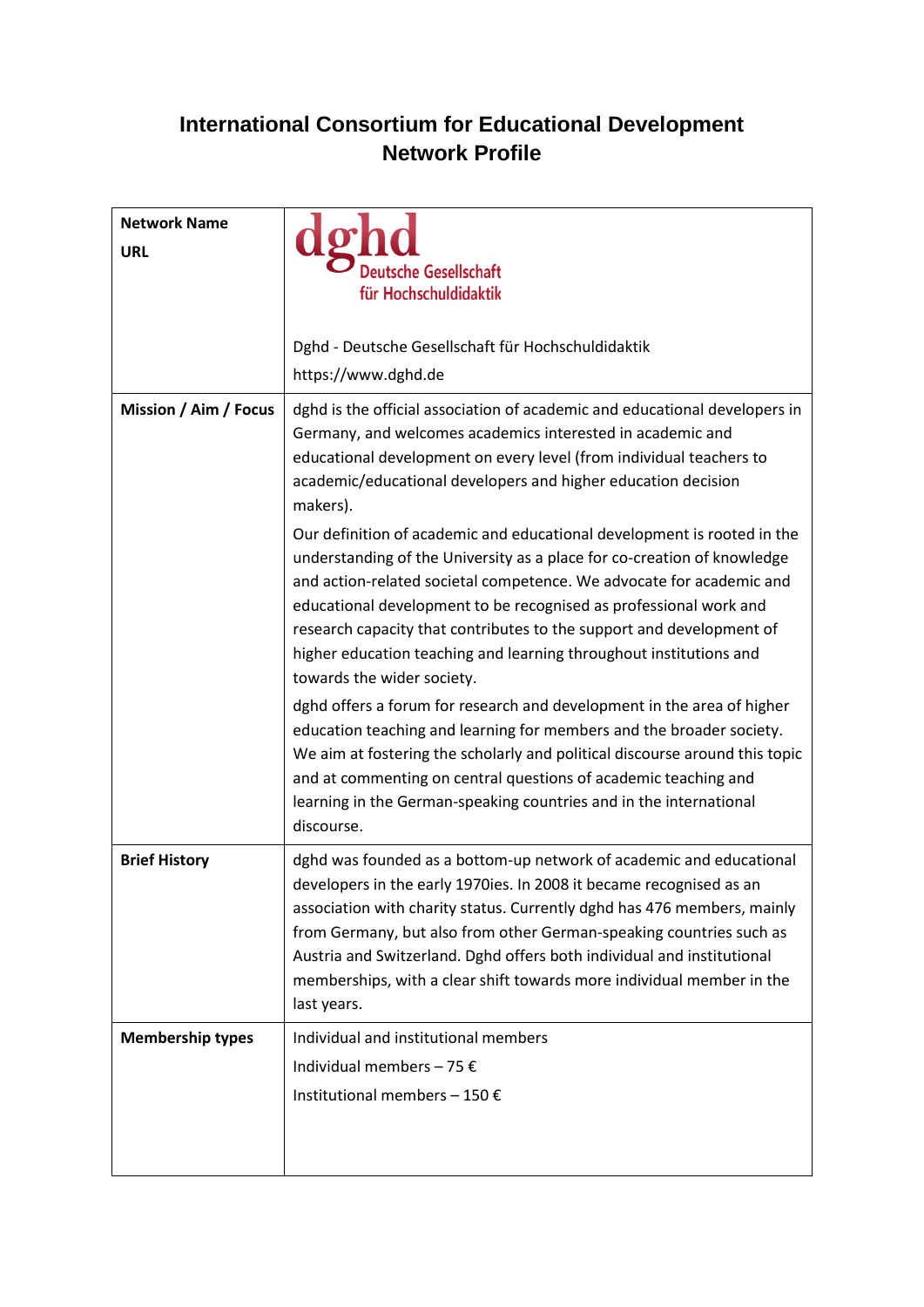| <b>Legal Structure</b>      | dghd is an association with charity status since 2008. The constitution                                                                      |
|-----------------------------|----------------------------------------------------------------------------------------------------------------------------------------------|
|                             | was last amended in 2017.                                                                                                                    |
|                             |                                                                                                                                              |
|                             |                                                                                                                                              |
| Governance /                | The executive committee consists of five members. They are elected at                                                                        |
| <b>Operating Structure*</b> | the general meeting of dghd members for a period of three years. The                                                                         |
|                             | election process foresees the election of the representative in a separate                                                                   |
|                             | process. All other committee participants can be elected in one election                                                                     |
|                             | process together when their turn is over. The constitution foresees two<br>vice representatives who are nominated by the executive committee |
|                             | itself. dghd has three standing commissions, the research commission,                                                                        |
|                             | the accreditation commission and since 2018 the commission for further                                                                       |
|                             | education of academic developers.                                                                                                            |
|                             | Special interest groups and networks can apply for being installed. They                                                                     |
|                             | are asked to describe their aim and planed acitivities and to present their                                                                  |
|                             | activities at the annual general meeting. When they are approved by the                                                                      |
|                             | executive committee they get a dghd homepage space to publish their<br>activities.                                                           |
|                             |                                                                                                                                              |
| <b>Funding Sources</b>      | Membership fees, sponsoring                                                                                                                  |
|                             |                                                                                                                                              |
|                             |                                                                                                                                              |
| Activities**                | Yearly conference (next Sept 6 <sup>th</sup> -9 <sup>th</sup> 2022 at University of                                                          |
|                             | Paderborn) https://www.dghd22.de/                                                                                                            |
| <b>Detail separately</b>    | yearly award for one doctorate and master thesis on academic                                                                                 |
|                             | development (2 young researchers)                                                                                                            |
|                             | dghd newsletter https://www.dghd.de/die-dghd/newsletter/<br>dghd book series (includes publication of annual conference                      |
|                             | contributions)                                                                                                                               |
|                             | dghd facebook and twitter channel (@dghd_info)                                                                                               |
|                             | Work of special interest groups and dghd networks                                                                                            |
|                             | Co-organizer of yearly conference of PhD Students in higher                                                                                  |
|                             | Educational development "Junges Forum Medien- und<br>Hochschuldidaktik"                                                                      |
| <b>Publications</b>         | Blickpunkt Hochschuldidaktik, peer reviewed, 1 - 3 issues per<br>٠                                                                           |
|                             | year, print, https://www.wbv.de/blickpunkt-                                                                                                  |
|                             | hochschuldidaktik.html                                                                                                                       |
|                             | dghd Newsletter, 4 - 5 issues per year, online, open access<br>$\bullet$                                                                     |
|                             | https://www.dghd.de/die-dghd/newsletter/<br>Youtube Channel with stored keynotes of dghd conferences:                                        |
|                             | https://www.youtube.com/channel/UC051gLi44ygIM3seecyn0Ag                                                                                     |
| <b>Special initiatives</b>  | Guidelines for Academic Development programmes                                                                                               |
|                             | Standards for the recognition of Academic Development                                                                                        |
|                             | programmes for academic teachers                                                                                                             |
|                             | Publication of a position papers approved by the general meeting<br>in order to enhance the political visibility of academic                 |